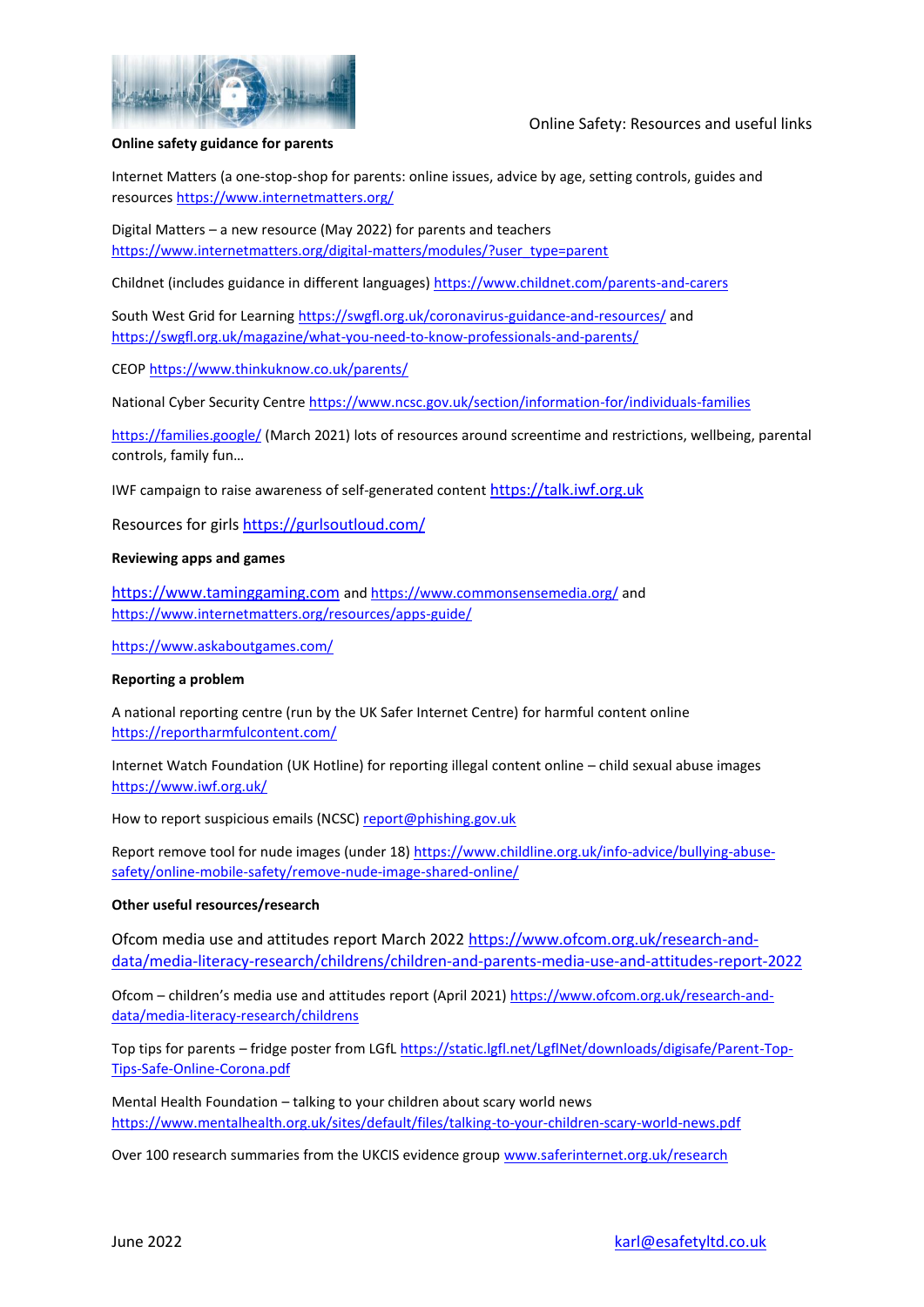

### Online Safety: Resources and useful links

The Power of Image Report (Safer Internet Day 2017[\) https://www.saferinternet.org.uk/safer-internet](https://www.saferinternet.org.uk/safer-internet-day/2017/power-of-image-report)[day/2017/power-of-image-report](https://www.saferinternet.org.uk/safer-internet-day/2017/power-of-image-report)

Digital friendships report (Safer Internet Day 2018[\) https://www.saferinternet.org.uk/digital-friendships](https://www.saferinternet.org.uk/digital-friendships)

Our Internet Our Choice – Consent in a Digital World (Safer Internet Day 2019) <https://www.saferinternet.org.uk/safer-internet-day/safer-internet-day-2019/our-internet-our-choice-report>

deShame - <http://www.childnet.com/our-projects/project-deshame/research> (young people's experience of sexual harassment online)

Disrupted childhood report - <https://www.basw.co.uk/system/files/resources/disrupted-childhood.pdf>

BBC3 Online pain challenges - <https://www.youtube.com/watch?v=4BZ0ysUwcic>

### **YouTube**

YouTube<https://www.youtube.com/myfamily/>

YouTube – [supervised experience](https://kstatic.googleusercontent.com/files/8c008b73566d01df66ef5e487b7feaf08b1bd3620171bed889d95ce13098920fd3dfc0817d7e9f330ef72aa3144c29c233d3c5f97ade838e948b2989c3fcdc51)

### **5 Rights**

<https://twisted-toys.com/>

[https://5rightsfoundation.com/in-action/new-research-shows-children-directly-targeted-with-graphic](https://5rightsfoundation.com/in-action/new-research-shows-children-directly-targeted-with-graphic-content-within-as-little-as-24-hours-of-creating-an-online-social-media-account.html)[content-within-as-little-as-24-hours-of-creating-an-online-social-media-account.html](https://5rightsfoundation.com/in-action/new-research-shows-children-directly-targeted-with-graphic-content-within-as-little-as-24-hours-of-creating-an-online-social-media-account.html)

### **Age appropriate design code (ICO)**

[https://ico.org.uk/media/for-organisations/guide-to-data-protection/key-data-protection-themes/age](https://ico.org.uk/media/for-organisations/guide-to-data-protection/key-data-protection-themes/age-appropriate-design-a-code-of-practice-for-online-services-2-1.pdf)[appropriate-design-a-code-of-practice-for-online-services-2-1.pdf](https://ico.org.uk/media/for-organisations/guide-to-data-protection/key-data-protection-themes/age-appropriate-design-a-code-of-practice-for-online-services-2-1.pdf)

### **Roblox**

<https://corp.roblox.com/parents>